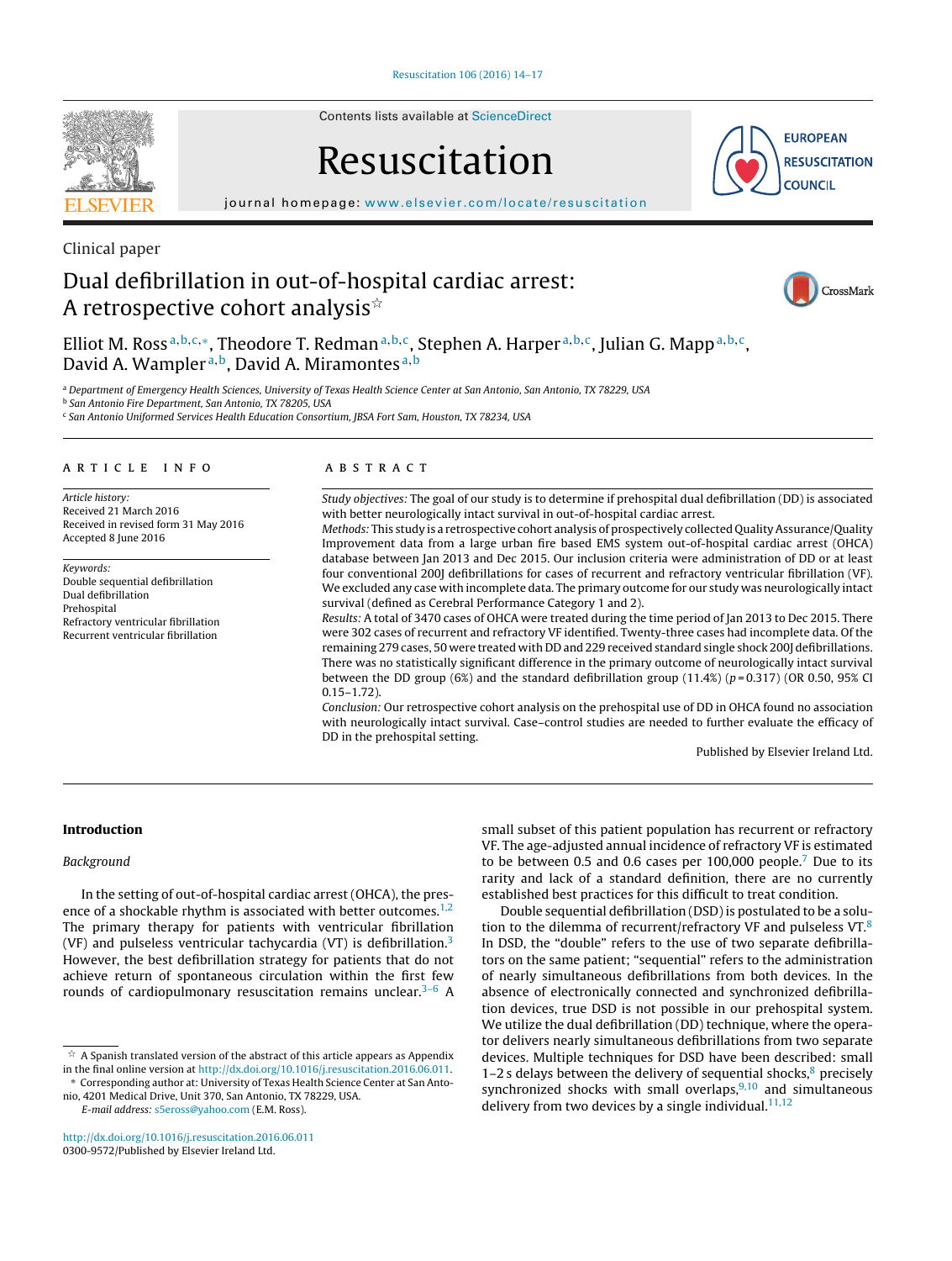The mechanism for DSD's hypothesized clinical benefit focuses primarily on overcoming the defibrillation threshold. There is evidence that suggests that delivering sequential shocks may lower the defibrillation threshold compared to a traditional single shock.<sup>[13,14](#page-3-0)</sup> Alternatively, others hypothesize that defibrillation is a weight based treatment and larger individuals simply may require more joules.<sup>[15,16](#page-3-0)</sup> The last leading theory for DSD efficacy is that the therapy changes the vector of the therapy and the shock is given over a longer duration.<sup>[8](#page-3-0)</sup> DSD was first developed and tested in canine models of refractory VF. $9,10,17$  Hoch et al. reported a small observational study attesting to the safety and efficacy of DSD's in the setting of refractory VF and pulseless VT during routine electrophysiology testing[.8](#page-3-0) Double sequential defibrillation continues to be used sporadically by electrophysiologists to treat refractory VF[.12](#page-3-0)

Emergency Medical Services (EMS) physicians struggle with the decision whether or not to transport patients with refractory and recurrent VF. First, it is well documented that the quality of CPR in a moving ambulance is reduced. $18,19$  Second, transporting patients who do not attain return of spontaneous circulation (ROSC) in the field may exceed the acceptable rate of medical futility.<sup>20</sup> Prehospital DD may indeed provide an answer to this controversy in management. However, in the setting of out-of-hospital cardiac arrest (OHCA) it is a novel and unproven therapy.<sup>21</sup>

#### Importance

There are two small case series and one case report describing the use of DD in the prehospital setting with varying levels of success.<sup>22–24</sup> However, there have been no comparisons of DD with conventional therapy.

#### Goals of this investigation

The goal of our study is to determine if prehospital DD is associated with better neurologically intact survival in out-of-hospital cardiac arrest.

#### **Materials and methods**

### Study design and setting

This study is a retrospective cohort analysis of prospectively collected Quality Assurance/Quality Improvement (QA/QI) data. The data was obtained from the San Antonio Fire Department (SAFD) OHCA QA/QI database between Jan 2013 and Dec 2015. The study was designed to adhere to the Strengthening the Reporting of Observational Studies in Epidemiology (STROBE) statement[.25](#page-3-0) Our study was approved by the University of Texas Health Science Center at San Antonio (UTHSCSA) Institutional Review Board.

The SAFD is the sole 911 provider for a population of approximately 1.4 million people spread over a 460-square-mile area. Medical direction for the SAFD is provided by the UTHSCSA Department of Emergency Health Services' Office of the Medical Director (OMD). All online medical direction is provided by EMS physicians and fellows. The SAFD deploys a four-person fire company and two dual-paramedic-staffed mobile intensive care ambulances to all OHCA calls. Approximately, half the fire companies in the SAFD are staffed with at least one paramedic qualified firefighter and all carry an Automated External Defibrillator (AED).

During the study period, the protocol of SAFD EMS was to consider DD after administering three 200J conventional defibrillations during an OHCA resuscitation for both cases of refractory VF and recurrent VF. In our system both refractory VF, which we defined as persisting in VF during the resuscitation, and recurrent VF, which we defined as potentially terminating VF but then returning to VF at some time during the resuscitation, are potentially treated with DD. The decision to administer a DD was left to the discretion of the lead paramedic on the resuscitation. In our system, we utilized two sets of pads attached to two external defibrillators (Zoll X series Defibrillator, Chelmsford, MA). One set of pads was placed in an anterior–posterior arrangement, and the other to the right of the sternum and over the apex. The shock delivery buttons were pushed simultaneously by one person, delivering a total energy of 400J.

#### Selection of participants

The cohort was derived from all SAFD OHCA cases between Jan 2013 and Dec 2015. Our inclusion criteria were administration of DD or at least four conventional 200J defibrillations. We excluded any case with incomplete data. We included both cases of refractory VF and recurrent VF as we considered this a more realistic real world test of double sequential defibrillation since that is how it is operationalized in our system and the distinction between refractory VF and recurrent VF can be difficult to ascertain during the resuscitation.

#### Interventions

The intervention was DD during OHCA.

#### Methods of measurement

The SAFD OMD utilizes an internal OHCA database as part of our OHCA QA/QI program. Our database captures a wide variety of variables including patient demographic information, resuscitative efforts, and patient outcomes. The database is populated by mandatory crew debriefings, review of the electronic patient care report (ePCR), and interrogation of equipment as needed. Each OHCA ePCR is reviewed and a standardized interview conducted by an OMD staff member of the OHCA resuscitation team leader as soon as practical after the event. Relevant data elements are pulled from the ePCR as well as the interview. Patient outcome data is also collected from any patient transported to hospitals for further care. Hospital records, obituary reviews, and the Social Security Death Index are used to determine hospital survival.

Two authors (E.R. and J.M.) extracted the cases from our OHCA QA/QI database. They were blinded to the outcomes of the patients, but not to the study hypothesis when they derived the cohort.

#### Outcomes

The primary outcome for our study was neurologically intact survival to hospital discharge. Neurologically intact survival is defined as Cerebral Performance Category (CPC) 1 and 2. Secondary outcomes were prehospital ROSC, survival to hospital admission, and survival to hospital discharge.

#### Analysis

Our team used chi-square and Fisher's exact test to examine the association between DD and our identified outcomes. Statistical significance was defined as  $p < 0.05$ . We utilized an odds ratio to estimate the magnitude of the effect that double sequential defibrillation had on our identified outcomes. Where appropriate, 95% Confidence Intervals were calculated. Microsoft Excel (Microsoft Corp., Redmond, WA) was used to manage the data. We analyzed the data with Graph Pad Prism 6 (Graphpad Software, Inc., La Jolla, CA) and MedCalc online odds ratio calculator (MedCalc Software bvba, Ostend, Belgium).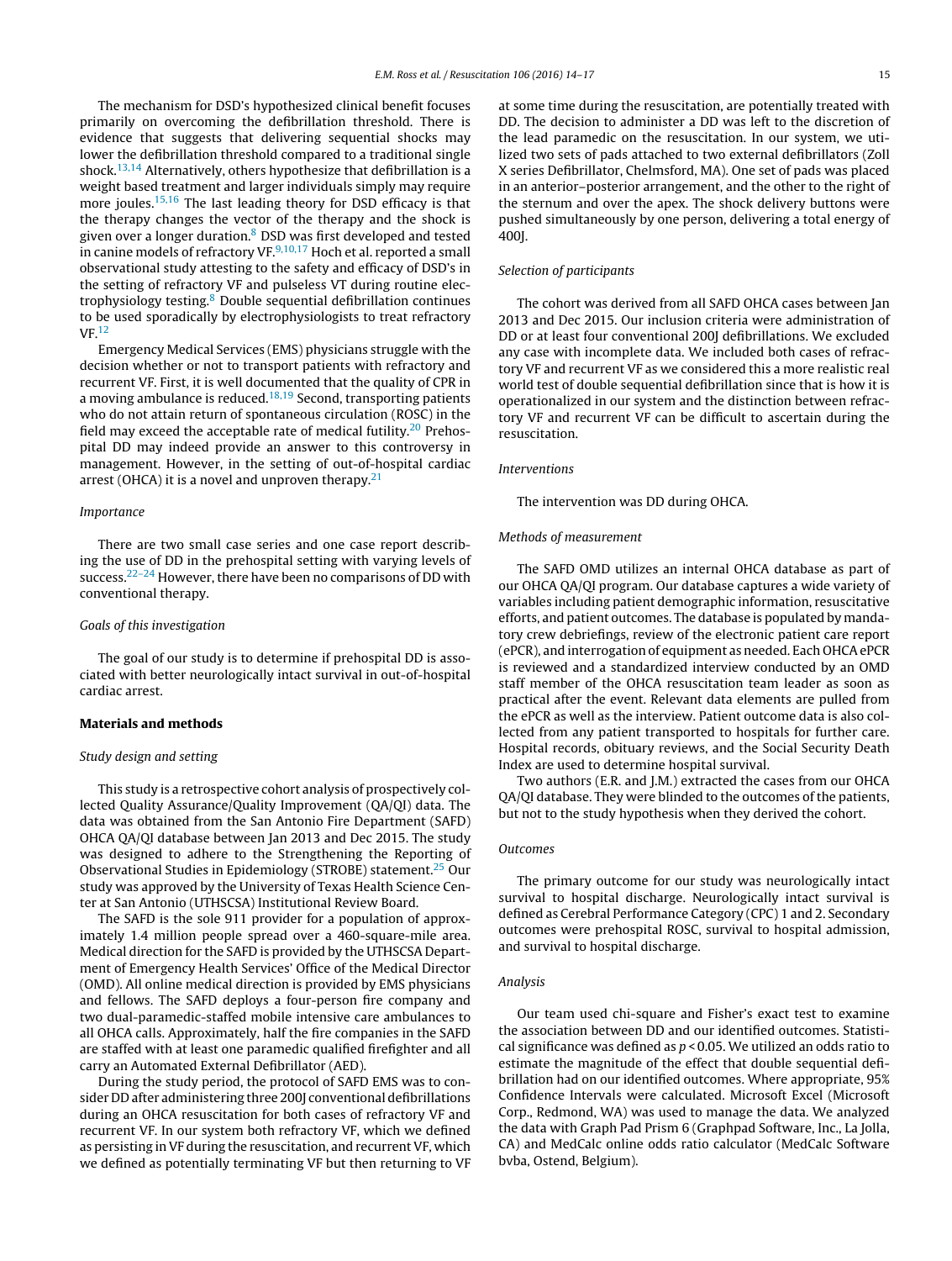# **Results**

#### Characteristics of study subjects

A total of 3470 cases of OHCA were treated during the time period of Jan 2013 to Dec 2015 (Fig. 1). There were 302 cases of recurrent and refractory VF identified. Twenty-three cases had incomplete data. Of the remaining 279 cases, 50 were treated with DD, and 229 received standard 200J defibrillations (SD). There were no statistically significant differences between the groups with respect to average age (59 years (95% CI 55.3–63.6) in DD and 61 years (95% CI 59.5–63.4) in SD (p = 0.39)), gender (76% men in DD vs. 73% in SD group ( $p = 0.86$ ), rate of bystander CPR (30% in DD vs. 45% in SD group ( $p = 0.06$ )), or rate of public automated external defibrillator (AED) use (6% in DD vs. 3.5% in the SD group ( $p = 0.42$ )). The only statistically significant difference between the groups was percentage of witnessed arrest with 38% in the DD group vs. 54.6% in the SD group  $(p=0.04)$ .

#### Main results

The primary outcome of neurologically intact survival showed no statistically significant difference in the two groups with 6% in the DD group and  $11.4\%$  ( $p = 0.317$ ) (OR 0.50, 95% CI 0.15–1.72) in the SD group (Tables 1 and 2). Secondary outcomes of ROSC by EMS, 28% vs.  $37.6\%$  ( $p = 0.255$ ) (OR 0.65, 95% CI 0.33–1.27), survival to hospital admission 32% vs. 35.4% ( $p = 0.744$ ) (OR 0.86, 95% CI 0.45–1.65), and survival to hospital discharge, 8% vs.  $14.4% (p = 0.356)$  (OR 0.52, 95%) CI 0.17–1.53) were also not statistically significant.

Additional subgroup analysis was conducted on the DD patients and 26 were identified as meeting criteria for refractory VF. No statistically significant difference in outcomes was noted between this subgroup and the group with standard care alone for neurologic



**Fig. 1.** There were 302 cases from the cardiac arrest database that met inclusion criteria for recurrent or refractory ventricular fibrillation (VF). 23 cases were excluded as they were missing outcome data. Of the 279 remaining cases of recurrent/refractory VF, 50 received at least one dual defibrillation attempt. The remaining cases received only single shocks.

#### **Table 1**

Demographic information and results about the two groups, DD and those receiving single shocks only. For the primary outcome of interest, neurologic survival with CPC 1 or 2, the result was not statistically significant. None of the secondary outcomes were statistically significant.

|                                  | Dual<br>defibrillation | Single<br>defibrillation<br>only | <i>p</i> value |
|----------------------------------|------------------------|----------------------------------|----------------|
| Mean age                         | 59.4                   | 61.4                             | 0.39           |
| % Male                           | 76.0%                  | 73.4%                            | 0.86           |
| % Witnessed arrest               | 38.0%                  | 54.6%                            | 0.04           |
| % Bystander CPR                  | 30.0%                  | 45.4%                            | 0.06           |
| % Public AED use                 | 6.0%                   | 3.5%                             | 0.42           |
| Primary outcome<br>$CPC1$ or $2$ | 3/50                   | 26/229                           | 0.32           |
| Secondary outcomes               |                        |                                  |                |
| ROSC by EMS                      | 14/50                  | 86/229                           | 0.25           |
| Survival to hospital admission   | 16/50                  | 81/229                           | 0.74           |
| Survival to hospital discharge   | 4/50                   | 33/229                           | 0.36           |

**Table 2**

Odds ratios and 95% confidence intervals for the primary and secondary outcomes of interest.

|                                | Odds ratio | 95% CI        |
|--------------------------------|------------|---------------|
| Primary outcome                |            |               |
| $CPC 1$ or $2$                 | 0.50       | $0.15 - 1.72$ |
| Secondary outcomes             |            |               |
| ROSC by EMS                    | 0.65       | $0.33 - 1.27$ |
| Survival to hospital admission | 0.74       | $0.45 - 1.65$ |
| Survival to hospital discharge | 0.52       | $0.17 - 1.53$ |

outcomes 7.7% vs. 11.4% (p = 0.749), ROSC by EMS, 23.1% vs. 37.6%  $(p = 0.196)$ , survival to hospital admission 38.5% vs. 35.4%  $(p = 0.830)$ or survival to hospital discharge 11.5% vs.  $14.4\%$  ( $p = 0.777$ ).

# **Limitations**

Our study has limitations. This is an observational study and is prone to selection bias. Our protocol left the decision to administer double sequential defibrillation to the lead paramedic. This protocol structure increases the possibility of an unknown confounding variable causing bias. Additionally, our EMS system is a large, highly resourced advanced life support (ALS) response system. Two monitor defibrillators are routinely available at our OHCA cases. Smaller EMS systems may have to divert additional ambulances to provide DD in the prehospital setting. Data fidelity was not complete in the existing OHCA database for some of the relevant data elements. As a result of the omitted data, 7.5% of the relevant patient population was not eligible for inclusion. This missing data is a possible source of information bias. We used both refractory VF and recurrent VF patients within our analysis as a reflection of our current protocol and practice. However, if the benefit for DD is only seen in the smaller refractory VF population, this combined group would skew the data toward no difference. The use of inter-connected dual synchronized defibrillators was not possible making the true separation of the dual defibrillation unknown, but even in previously published studies, there has been no clearly identified best practice or technique. Lastly an important data element that has been previously reported that was not obtainable in our data set, was the number of defibrillation attempts prior to double sequential defibrillation. While many patients may have received the DD as early as the fourth shock according to the protocol, the timing of the DD shock could not be confirmed.